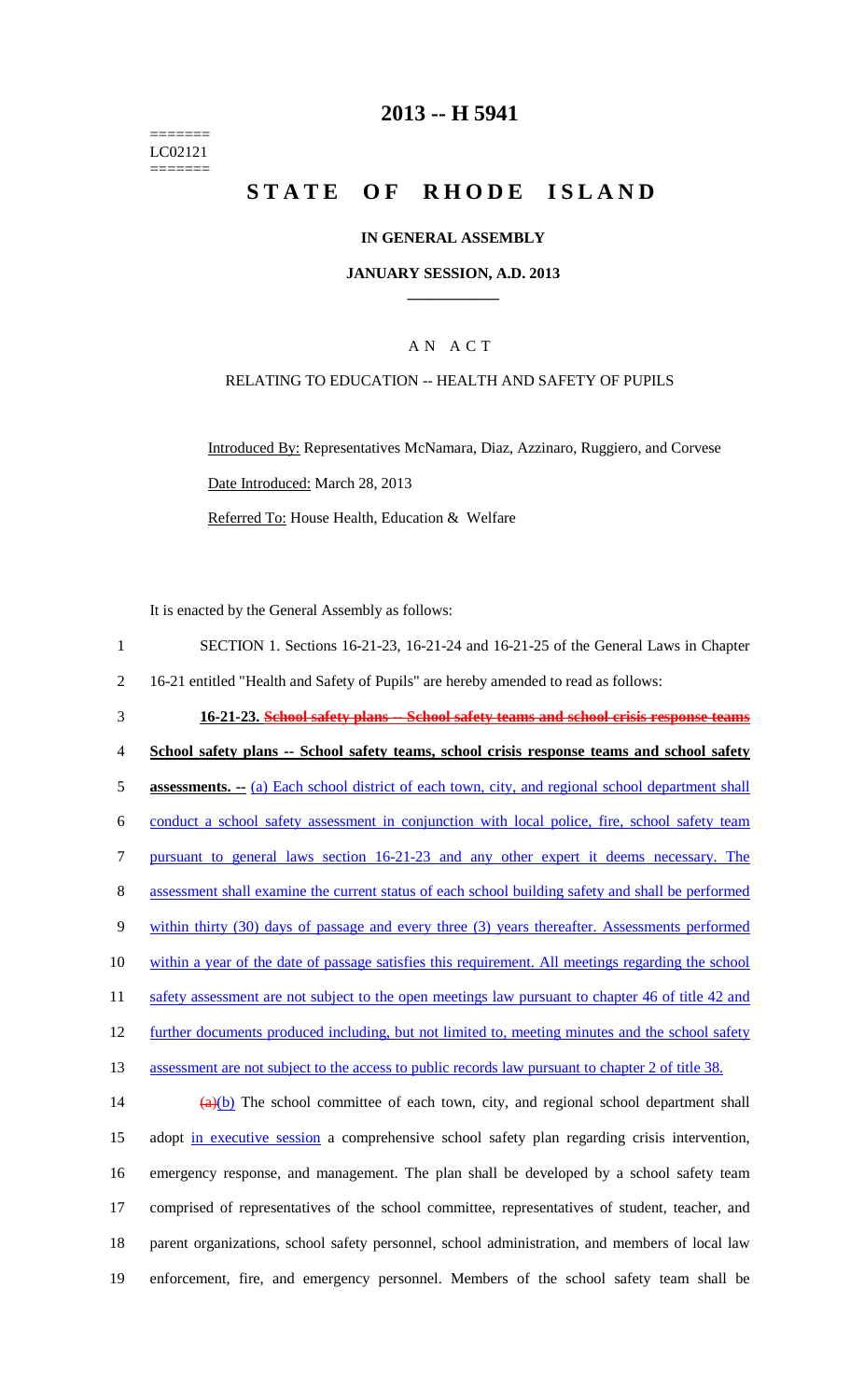1 appointed by the school committee and/or school superintendant of the town, city, or regional 2 school district. In creating the school safety plan, the school safety team shall consult the model 3 school safety plan developed by the department of elementary and secondary education pursuant 4 to section 16-21-23.1.

 $\frac{1}{2}$  (b)(c) The school crisis response team shall be comprised of those selected school 6 personnel willing to serve as members of a psychological response team to address the 7 psychological and emotional needs of the school community- , and may seek mental health 8 resources from the department of elementary and secondary education. Members of the school 9 crisis response team may coordinate mental health services for those students and school 10 employees affected by acts of violence in the schools, using resources available through the 11 department of elementary and secondary education. 12 **16-21-24. Requirements of school safety plans, school emergency response plans,**  13 **and school crisis response plans.** -- (a) School safety plans, as required by this chapter, shall 14 include and address, but not to be limited to, prevention, mitigation, preparedness, response, and 15 recovery. The school safety plans shall include, at a minimum, the following policies and 16 procedures: 17 (1) Policies and procedures for responding to violence by students, teachers, other school 18 personnel as well as visitors to the school; 19 (2) Policies and procedures for responding to acts of violence by students, teachers, other 20 school personnel and visitors to the school; 21 (3) Appropriate prevention and intervention strategies which are based on data to target 22 priority needs and which make use of effective actions based on currently accepted best practice; 23 (4) Collaborative arrangements with state and local law enforcement officials, designed 24 to ensure that school safety officers and other security personnel are adequately trained, including 25 being trained to de-escalate potentially violent situations, and are effectively and fairly recruited; 26 (5) Policies and procedures for contacting appropriate law enforcement officials and 27 EMS/Fire, in the event of a violent incident; 28 (6) Policies and procedures for notification and activation of the school crisis response 29 team; 30 (7) Policies and procedures for contacting parents, guardians, or persons in parental 31 relation to the students of the city, town, or region in the event of a violent incident; 32 (8) Policies and procedures relating to school building security, including where 33 appropriate the use of school safety officers and/or security devices or procedures;

34 (9) Policies and procedures for the dissemination of informative materials regarding the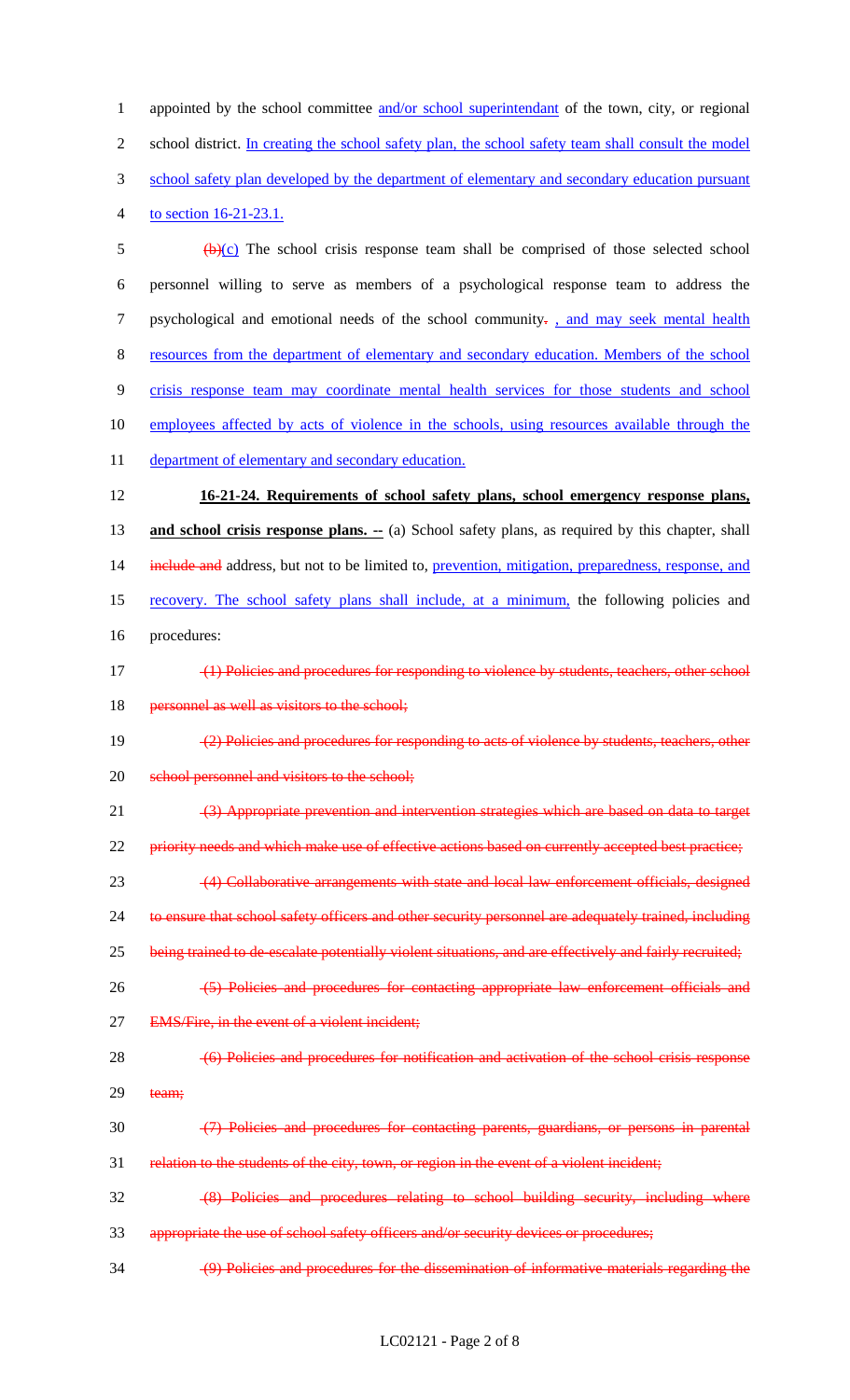1 early detection of potentially violent behaviors, including but not limited to, the identification of 2 family, community, and environmental factors, to teachers, administrators, school personnel, 3 persons in parental relation to students of the city, town, or region students and other persons 4 deemed appropriate to receive that information; 5 (10) Policies and procedures for annual school safety training and a review of the school 6 crisis response plan for staff and students; 7 (11) Protocols for responding to bomb threats, hostage-takings, intrusions, and 8 kidnappings; 9 (12) Strategies for improving communication among students and between students and 10 staff and reporting of potentially violent incidents, such as the establishment of youth-run 11 programs, peer mediation, conflict resolution, creating a forum or designating a mentor for 12 students concerned with bullying or violence, and establishing anonymous reporting mechanisms 13 for school violence; 14 (13) A description of the duties of hall monitors and any other school safety personnel, 15 including the school crisis response team, and the training requirements of all personnel acting in 16 a school security capacity; 17 (14) Policies and procedures for providing notice of threats of violence or harm to the 18 student or school employee who is the subject of the threat. The policy shall define "threats of 19 violence or harm" to include violent actions and threats of violent actions either individually or by 20 groups, but shall not include conduct or comments that a reasonable person would not seriously 21 consider to be a legitimate threat; 22 (15) Policies and procedures for disclosing information that is provided to the school 23 administrators about a student's conduct, including, but not limited to, the student's prior 24 disciplinary records, and history of violence, to classroom teachers, school staff, and school 25 security, if they have been determined by the principal to have a legitimate need for the 26 information in order to fulfill their professional responsibilities and for protecting such 27 information from any further disclosure; and 28 (16) Procedures for determining whether or not any threats or conduct established in the 29 policy may be grounds for discipline of the student. School districts, school committees, school 30 officials, and school employees providing notice in good faith as required and consistent with the 31 committee's policies adopted under this section are immune from any liability arising out of such 32 notification. 33 (1) Appropriate prevention, mitigation, preparedness and intervention strategies which 34 are based on data to target priority needs and which make use of effective actions based on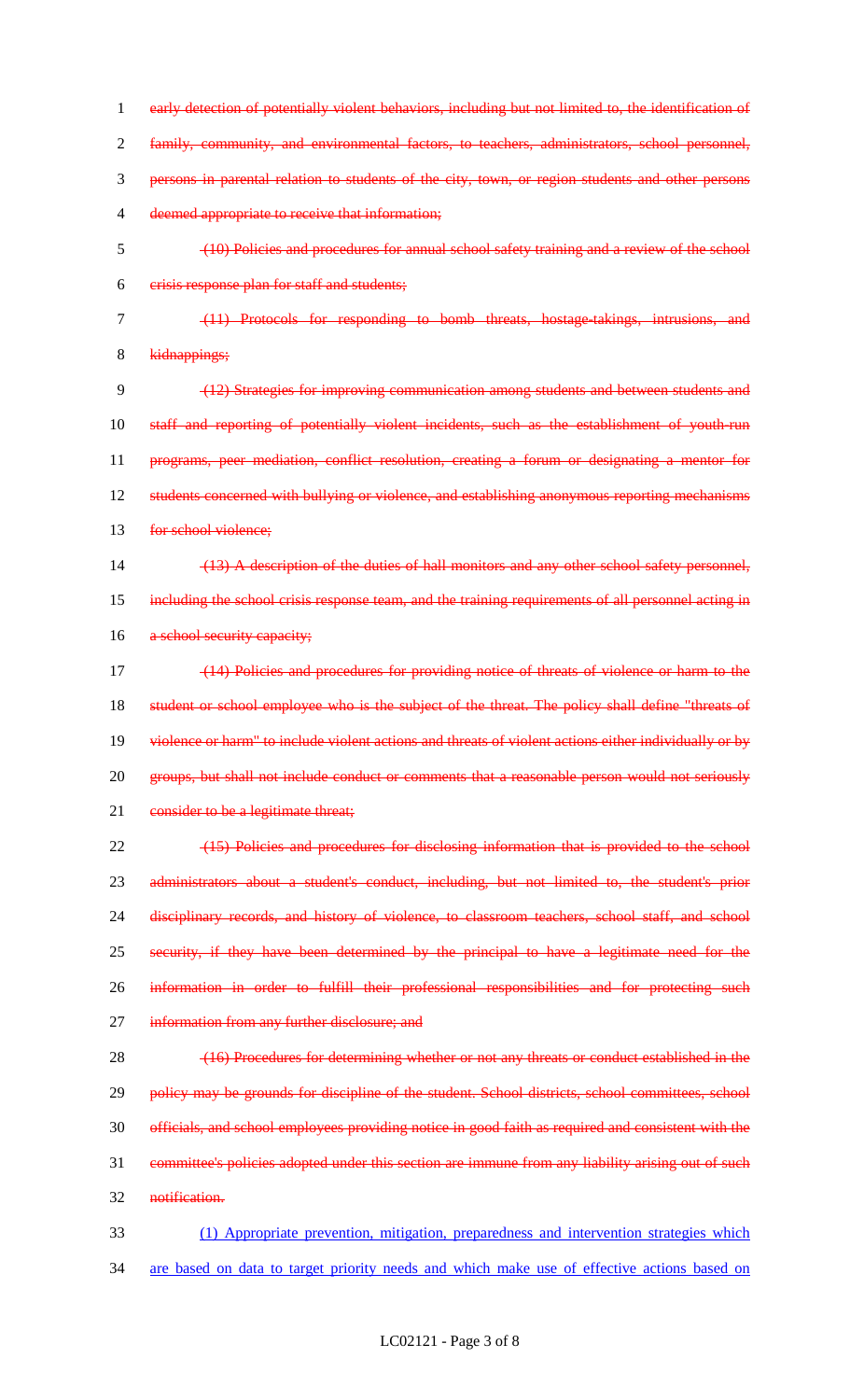1 currently accepted best practice and one developed, the appropriate parts of the state model plan 2 pursuant to section 16-21-23.1 that include consistent, plain language and terminology 3 (2) Formalized collaborative arrangements with state and local law enforcement fire 4 fighter officials, designed to ensure that school safety officers and other security personnel are 5 adequately trained, including being trained to de-escalate potentially violent situations, and are 6 effectively and fairly recruited; 7 (3) Policies and procedures relating to school building security, including where 8 appropriate the use of school safety officers and/or security devices or procedures; 9 (4) Policies and procedures for annual school safety training and a review of the school 10 crisis response plan for staff and students; 11 (5) Protocols for school personnel and students responding to bomb threats, hostage-12 takings, intrusions, and kidnappings that include consistent, plain language and terminology that 13 is recommended by the model plan pursuant to section 16-21-23.1; 14 (6) Policies and procedures for responding to violence by students, teachers, other school 15 personnel as well as visitors to the school that include consistent, plain language and terminology 16 that is recommended by the model plan pursuant to section 16-21-23.1; 17 (7) Policies and procedures for responding to acts of violence by students, teachers, other 18 school personnel and visitors to the school that include consistent, plain language and 19 terminology that is recommended by the model plan pursuant to section 16-21-23.1; 20 (8) Policies and procedures for contacting appropriate law enforcement officials and 21 EMS/Fire, in the event of a violent incident and that include consistent, plain language and 22 terminology that is recommended by the model plan pursuant to section 16-21-23.1; 23 (9) Policies and procedures for notification and activation of the school crisis response 24 team that include consistent, plain language and terminology that is recommended by the model 25 plan pursuant to section 16-21-23.1; 26 (10) Policies and procedures for contacting parents, guardians, or persons in parental 27 relation to the students of the city, town, or region in the event of a violent incident; 28 (11) Policies and procedures for the dissemination of informative materials regarding the 29 early detection of potentially violent behaviors, including, but not limited to, the identification of 30 family, community, and environmental factors, to teachers, administrators, school personnel, 31 persons in parental relation to students of the city, town, or region students and other persons 32 deemed appropriate to receive that information; 33 (12) Strategies for improving communication, including use of common, consistent plain 34 language by school district officials, school officials and emergency responders, among students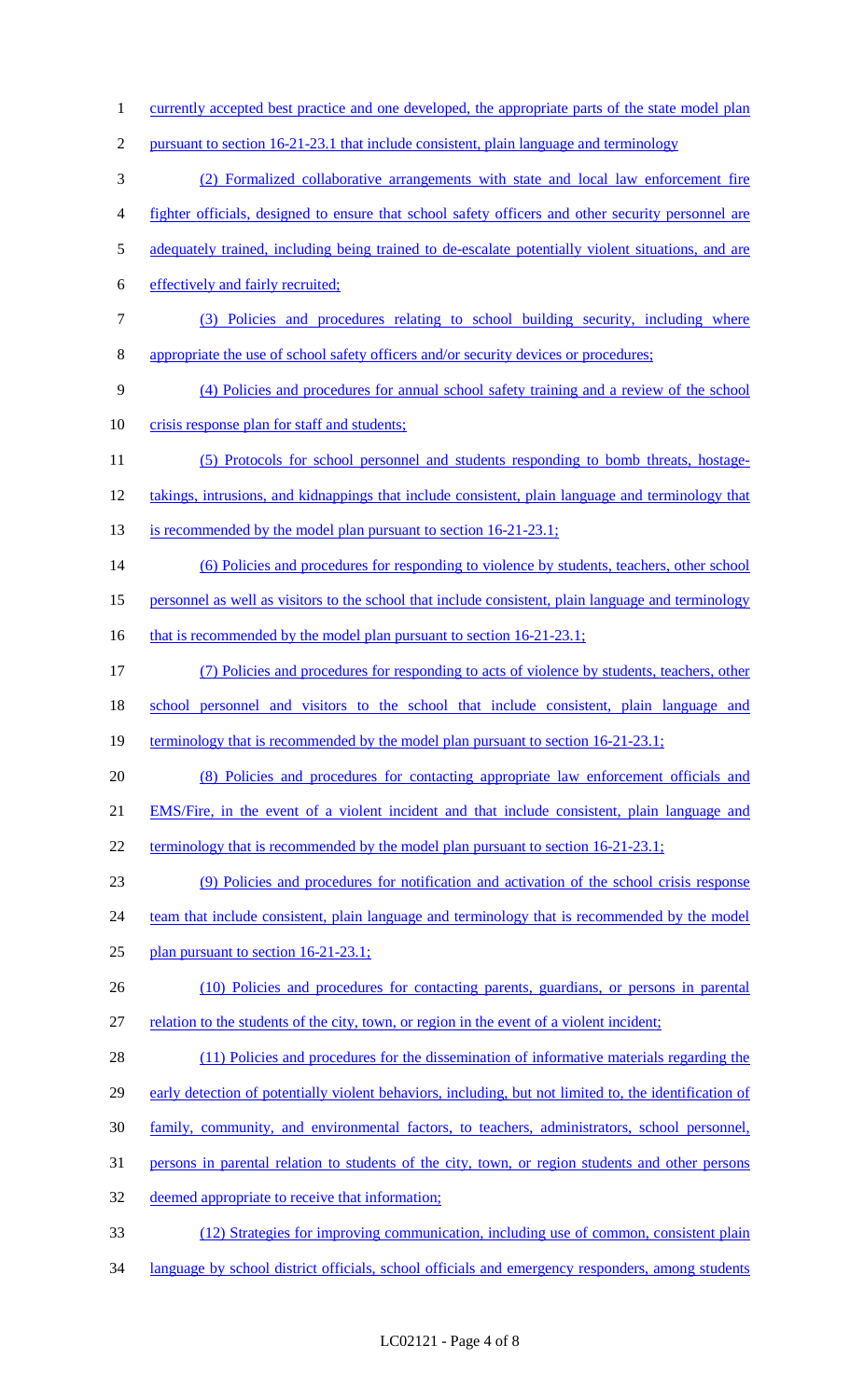1 and between students and staff and reporting of potentially violent incidents, such as the 2 establishment of youth-run programs, peer mediation, conflict resolution, creating a forum or 3 designating a mentor for students concerned with bullying or violence, and establishing 4 anonymous reporting mechanisms for school violence;

- 5 (13) A description of the duties of hail monitors and any other school safety personnel, 6 including the school crisis response team, and the training requirements of all personnel acting in 7 a school security capacity and policies and procedures for students, personnel who are in the
- 8 hallway during a lockdown situation that include consistent language and terminology that is
- 9 recommended by the department of elementary and secondary education;

10 (14) Policies and procedures for providing notice of threats of violence or harm to the 11 student or school employee who is the subject of the threat. The policy shall define "threats of 12 violence or harm" to include violent actions and threats of violent actions either individually or by 13 groups, but shall not include conduct or comments that a reasonable person would not seriously 14 consider to be a legitimate threat; 15 (15) Policies and procedures for disclosing information that is provided to the school

16 administrators about a student's conduct, including, but not limited to, the student's prior 17 disciplinary records, and history of violence, to classroom teachers, school staff, and school 18 security, if they have been determined by the principal to have a legitimate need for the 19 information in order to fulfill their professional responsibilities and for protecting such

20 information from any further disclosure; and

21 (16) Procedures for determining whether or not any threats or conduct established in the 22 policy may be grounds for discipline of the student. School districts, school committees, school 23 officials, and school employees providing notice in good faith as required and consistent with the 24 committee's policies adopted under this section are immune from any liability arising out of such 25 notification.

26 (b) School safety plans, as required by this chapter, shall further include school 27 emergency response plans specific to each school building contained within each city, town, or 28 regional school district. , and shall be developed and approved in consultation with local police 29 and fire. The state police shall provide consultation for those school districts that for whatever 30 reason may not have access to local police. School emergency response plans shall include, and 31 address, but not be limited to, the following elements:

32 (1) Policies and procedures for the safe evacuation of students, teachers, and other school 33 personnel as well as visitors to the school in the event of a serious violent incident or other 34 emergency, which shall include evacuation routes and shelter sites and procedures for addressing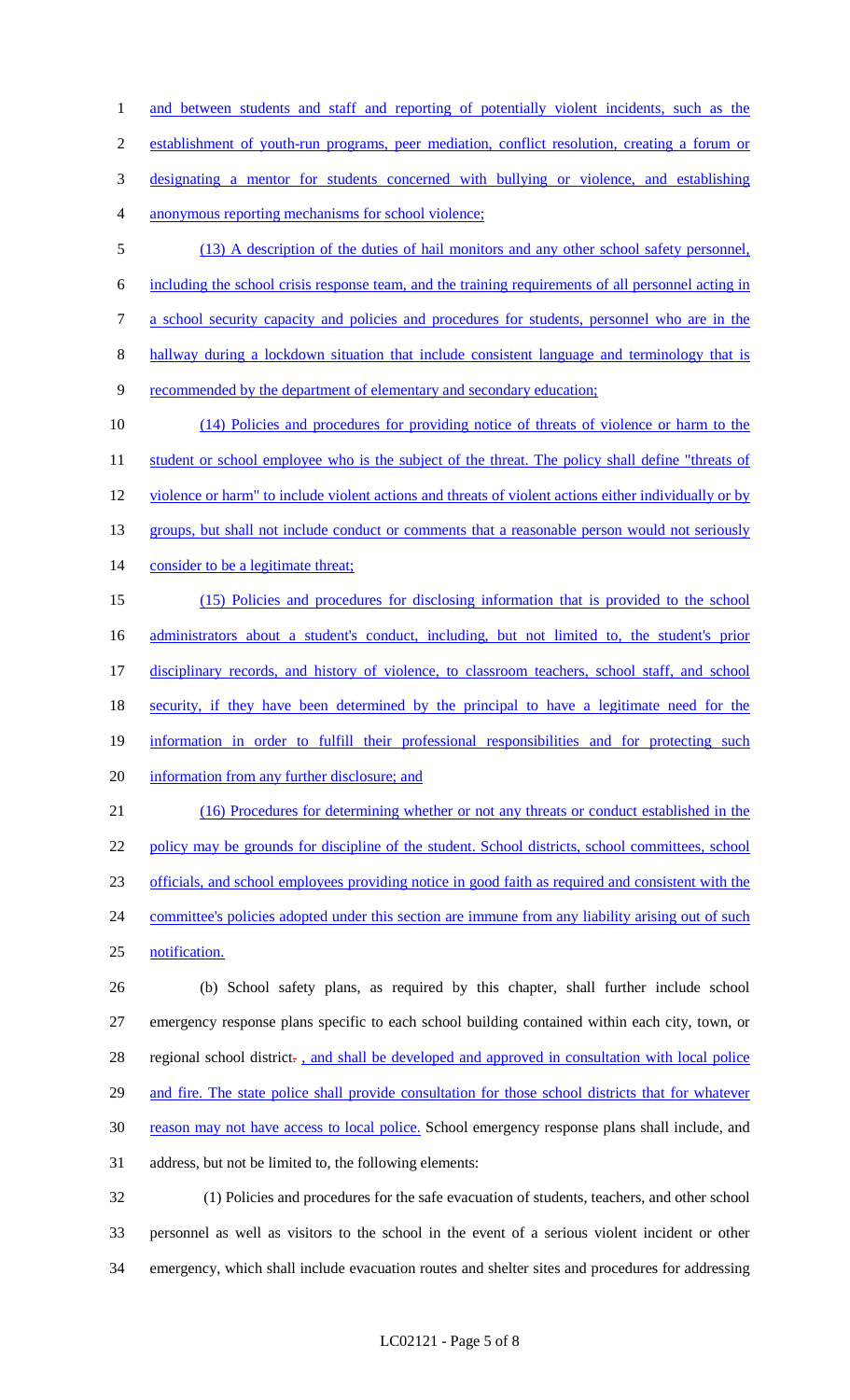1 medical needs, transportation, and emergency notification to persons in parental relation to a 2 student. For purposes of this subdivision, "serious violent incident" means an incident of violent 3 criminal conduct that is, or appears to be, life threatening and warrants the evacuation of students 4 and/or staff;

5 (2) Designation of an emergency response team comprised of school personnel, local law 6 enforcement officials, and representatives from local regional and/or state emergency response 7 agencies, other appropriate incident response teams including a school crisis response team, and a 8 post-incident response team that includes appropriate school personnel, medical personnel, 9 mental health counselors, and others who can assist the school community in coping with the 10 aftermath of a violent incident;

11 (3) Procedures for assuring that crisis response and law enforcement officials have 12 access to floor plans, blueprints, schematics, or other maps of the school interior and school 13 grounds, and road maps of the immediate surrounding area;

14 (4) Establishment of internal and external communication systems in emergencies that 15 include consistent, plain language and terminology that is recommended by the model plan

16 pursuant to section 16-21-23.1;

17 (5) Definition and the formalization of the chain of command in a manner consistent 18 with the national interagency incident management system/incident command system;

19 (6) Procedures for review and the conduct of drills and other exercises to test 20 components of the emergency response plan, including use of checklists as described in section  $21 \quad 16-21-23.1$ ; and

22 (7) Policies and procedures created in conjunction with local or state police for securing 23 and restricting access to the crime scene in order to preserve evidence in cases of violent crimes 24 on school property.

25 (8) Policies and procedures for ensuring timely access to mental health services for those 26 students and school employees affected by a violent incident.

27 **16-21-25. Review of school safety plans -- Waiver. --** (a) Each city, town, or regional 28 department school safety plan and school emergency response plans shall be reviewed on an 29 annual basis by the school committee *chairperson* (or allowed to be reviewed in executive 30 session) and updated as appropriate.

31 (b) The commissioner of elementary and secondary education and school committee 32 shall make each city, town, or regional department school safety plan and school emergency 33 response plan available for public comment at least thirty (30) days prior to its adoption. All 34 meetings of school safety teams shall comply with the open meetings law pursuant to chapter 46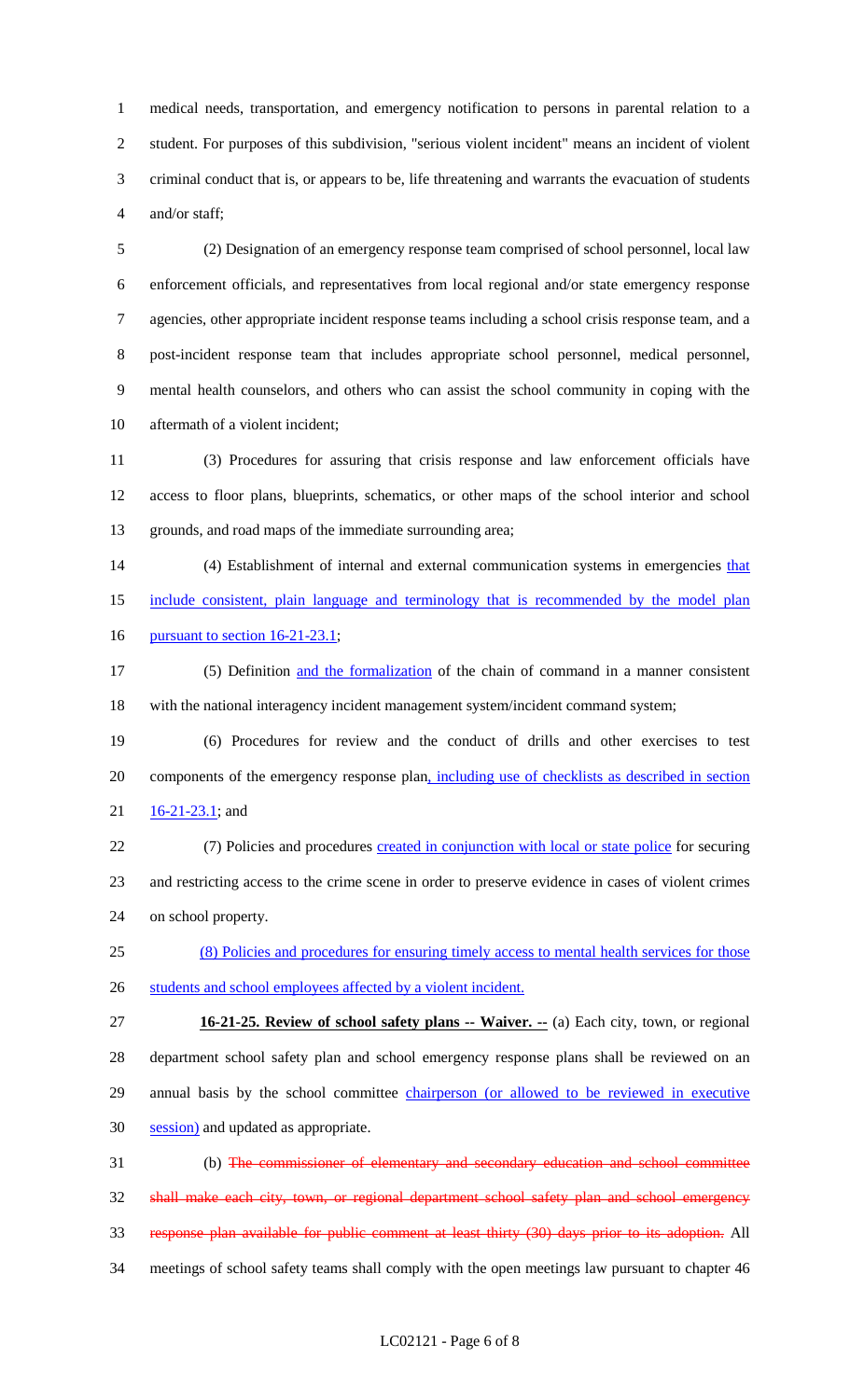1 of title 42 and further documents produced by school safety teams are not subject to access to

2 public records law pursuant to chapter 38-2.

3 (c) The commissioner of elementary and secondary education may grant a waiver of the 4 requirements of sections 16-21-23 and 16-21-24 to any city, town, or regional school department 5 for period of up to two (2) years upon a finding by the commissioner that the town, city, or 6 regional district had adopted a comprehensive school safety plan or school emergency response 7 plans which are in substantial compliance with the requirements of sections 16-21-23 and 16-21- 8 24. Provided, however, no waiver shall extend beyond June 30, 2003.

9 SECTION 2. Chapter 16-21 of the General Laws entitled "Health and Safety of Pupils" is 10 hereby amended by adding thereto the following section:

11 **16-21-23.1. Model school safety plans and checklists--Development and**  12 **dissemination. --** (a) It shall be the duty of the department of elementary and secondary 13 education to collaborate with the Rhode Island emergency management agency, state police, state 14 fire marshal, the department of behavioral healthcare, developmental disabilities, and hospitals, 15 and other safety officials to develop a model school safety plan to be consulted by school safety 16 teams in accordance with section 16-21-23. This model plan shall be based on best practices in 17 school safety planning and the department of elementary and secondary education shall 18 communicate the plan electronically to all school committees and school safety teams in the state. 19 (b) It shall be the duty of the department of elementary and secondary education to 20 develop and disseminate school safety checklists that school districts can use on a regular basis 21 and at least annually to assess the strengths and weaknesses of school safety in accordance with 22 section 16-21-24. The checklists shall incorporate best practices in school safety planning and the 23 department of elementary and secondary education shall communicate the checklists 24 electronically to all school committees and school safety teams in the state. 25 SECTION 3. This act shall take effect upon passage.

======= LC02121 =======